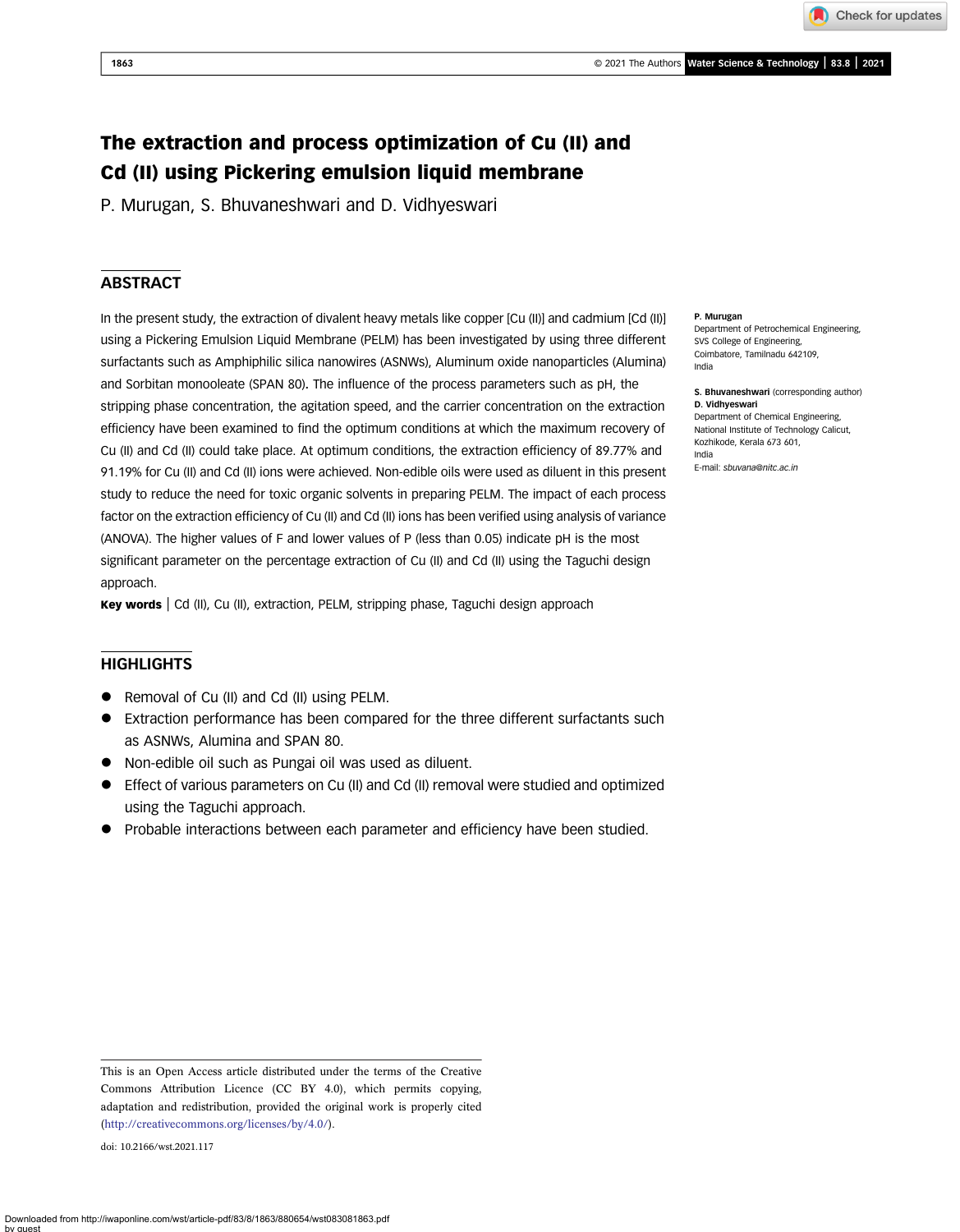### GRAPHICAL ABSTRACT



### **INTRODUCTION**

Divalent copper, Cu (II) ions are toxic above the concentration of 2 mg/L as per the general standards for the discharge of the environmental pollutants. Cu (II) ions are being discharged in larger quantities to water bodies from many industries such as plating, metallurgy, fertilizer, paper and pulp, mining, steel works, circuit printing, wood preservatives, petroleum refining, and so on. Cu (II) ions accumulate and biomagnify in the human body and cause certain serious health issues like kidney damage, stomach disorders, intestinal problems, anaemia, coma and can even lead to death. Therefore, it is necessary to develop economically innovative techniques for an effective removal of Cu (II) ions from wastewater [\(Tofighy & Mohammadi](#page-14-0) 2015).

Naturally, cadmium is found in the Earth's crust. Divalent cadmium, Cd (II) ions are toxic even at an extremely low concentration. World Health Organization (WHO) has set the standard as 0.05 ppm for Cd (II) release to water bodies. Cd (II) ions are found in industrial wastewater due to manufacturing processes, such as nickelcadmium batteries, cadmium alloys, cadmium plating, fer-rous metallurgy, and so on. ([Awual](#page-14-0) et al.  $2017$ ). Excessive Cd (II) exposure could result in health risks like kidney damage, lethargy, headache, vomiting, nausea, ataxia, renal disorder and increased thirst [\(Mortaheb](#page-14-0) et al. 2013). Hence, it is the responsibility of the research community who work in the heavy metal toxicity to find a feasible and an effective method for the removal of Cu (II) and Cd (II) from the industrial effluents before discharging them to surface water ([Ahmad](#page-14-0) et al.  $2017$ ).

The Emulsion liquid membrane (ELM) is an effective technique for the recovery of the various toxic organic and inorganic compounds from wastewater when compared to the conventional methods like liquid – liquid extraction, solid – liquid extraction, and so on. The ELM system consists of three phases: (i) wastewater as in the feed phase, (ii) a diluent along with an extractant and a surfactant as in the membrane phase and (iii) NaOH, as in the stripping phase. The ELM is a double emulsion type membrane with either water in oil in water (w/o/w) emulsion, or oil in water in oil (o/w/o) emulsion. The surfactants are repeatedly adsorbed and desorbed at the interface of the ELM, which leads to phase separation [\(Zeng](#page-14-0) et al.  $2016$ ). The pioneering work of Ramsden, which resulted in Pickering emulsion, has opened a new window to emulsion science, and it is now renowned that the solid colloid particles would be the best alternative for conventional emulsion stabilizers. The emulsions formulated using micro and nano-sized solid particles as stabilizers are called Pickering emulsions ([Hedjazi & Razavi](#page-14-0) 2018). Pickering Emulsion Liquid Membrane (PELM) stabilized by the solid particles has received great attention in areas like wastewater treatment, food science, drug delivery, biphasic catalysis, and in the preparation of porous materials (Xie  $et$   $al.$  2018).

Until now, to the best of our knowledge, the removal of Cu (II) and Cd (II) from aqueous solution by the PELM technique has not been reported by the research community. So, a comprehensive and detailed study on PELM preparation and its application for extraction of Cu (II) and Cd (II) from aqueous solution has been carried out and, additionally, an experimental design for multivariable optimization by Taguchi design had also been investigated. Genichi Taguchi developed the Taguchi experimental design method to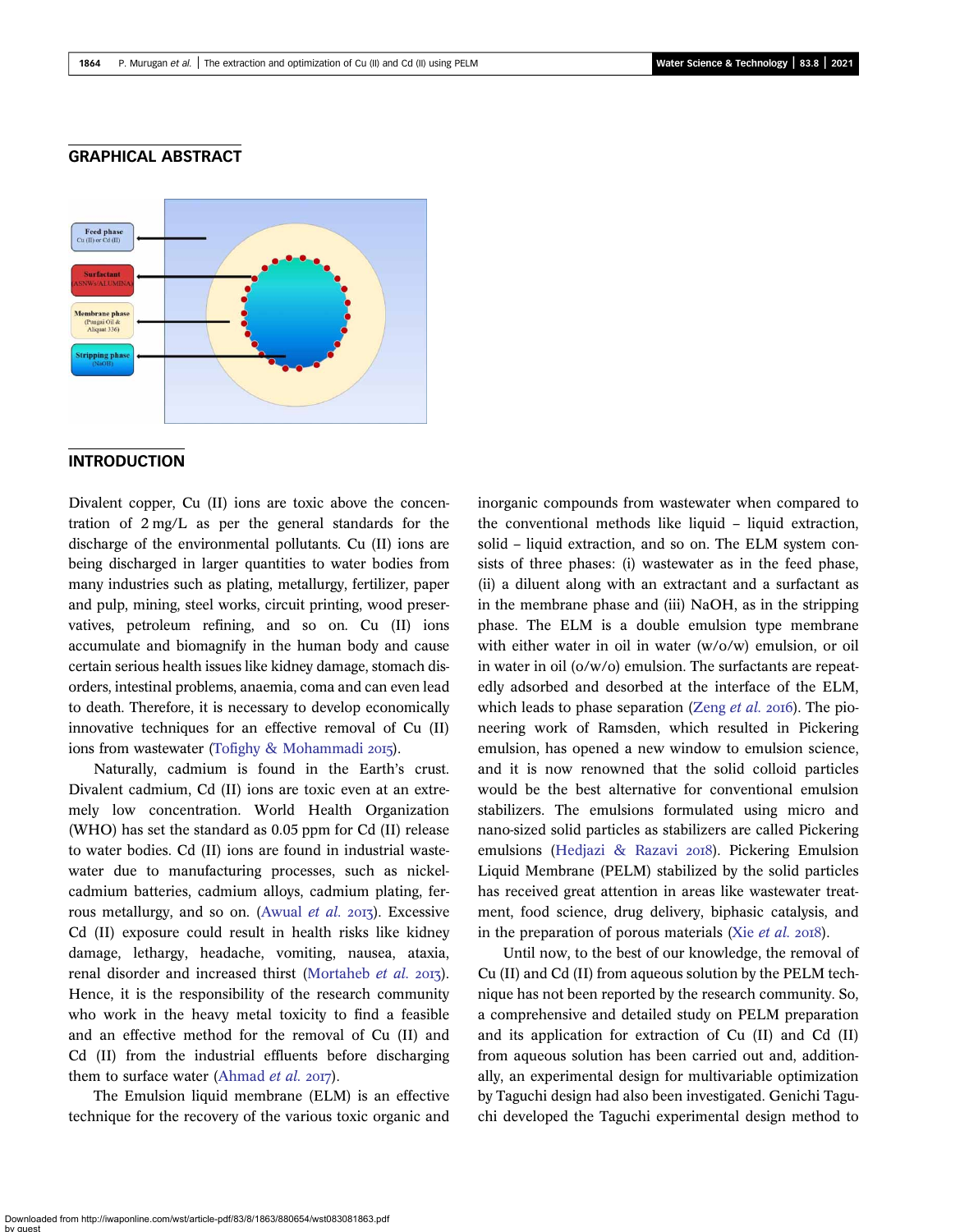evaluate the effect of the process parameters and to determine the optimal process conditions in order to achieve the maximum efficiency with minimal experimental runs (Hsu *[et al.](#page-14-0)* 2015). Taguchi suggested that the orthogonal arrays for controlling the parameters should be applied in order to determine the level of factors for the experimental design [\(Nagpal](#page-14-0) *et al.*  $20I6$ ). This method reduces the experimental cost and enhances the reliability of the results. S/N ratios have been used to analyse the contribution of each and every experimental factor. S/N ratios have been calculated for the batch process optimization by using three methods, namely – nominal-the-better, smaller-the-better and larger-the-better [\(Shahavi](#page-14-0) et al.  $2015$ ). The contribution level of each of these process parameters and its significance have been analysed using analysis of variance (ANOVA) ([Reyhani & Meighani](#page-14-0) 2015).

In the present study, the extraction of Cu (II) and Cd (II) from the aqueous solution using a Pickering emulsion liquid membrane and the optimization of the process parameters using the Taguchi experimental design method have been investigated. The influence of the various parameters like pH, the stripping phase concentration, the agitation speed, the initial feed concentration, the treat ratio, the surfactant concentration, the carrier concentration and the M/S (Membrane to Stripping) ratio on the percentage extraction of Cu (II) and Cd (II) have been studied in detail and the optimum values for each and every factor has been identified. The experiments have been performed at optimised conditions to find out the deviation between the experimental and predicted values.

### MATERIALS AND METHODS

#### Materials used

Polyvinylpyrrolidone (PVP, analytical grade) and aluminium oxide nanoparticles (alumina) were purchased from Himedia whereas 1-pentanol (99%), tetraethylorthosilicate (TEOS, 98%), methyltrioctylammonium chloride (Aliquat 336) and hexadecyltrimethoxysilane (HDTMOS, 85%) were purchased from Sigma-Aldrich. Ethanol had been procured from MP Biomedicals. Sodium citrate and ammonium hydroxide were procured from Merck. Sorbitan monooleate (SPAN 80) was purchased from SRL Chemicals, India. Pungai oil (Pongamia Pinnata) was bought from the local market. The deionized water was used without any further purification.

#### Preparation of amphiphilic silica nanowires (ASNWs)

The ASNWs were prepared by wet chemical process. 15 g of PVP was dissolved in 150 ml 1-pentanol and sonicated for 35 min. To this solution, 5 ml of deionized water, 1 ml of 0.18M of the sodium citrate aqueous solution, 1.15 ml of ammonium hydroxide solution and 30 ml of ethanol were added, and immediate gentle shaking was provided to the mixture for 30 sec to keep all the components well mixed. 2 ml of TEOS was added to introduce the hydrophilic character to the prepared surfactants. The mixture was undisturbed overnight at ambient temperature for the hydrolysis of TEOS. For the synthesis of ASNWs, 0.4 ml of HDTMOS was added and 12 h of reaction time was provided for hydrolysis of HDTMOS. The obtained reaction mixture was washed five times with ethanol and centrifuged at 5,000 rpm for 15 min. Prepared ASNWs were taken in Petri dishes, dried in hot air oven at  $80^{\circ}$ C and stored in closed containers. The average particle size of ASNWs were  $172-238$  nm [\(Perumal](#page-14-0) et al. 2019).

#### Preparation of PELM

The membrane phase was prepared by mixing an appropriate ratio of the carrier (Aliquat 336) and surfactant with the diluent, Pungai oil. The extraction studies have been conducted individually for each surfactant, namely ASNWs/alumina/SPAN 80. 3 ml of 0.3 M NaOH solution has been added as a stripping phase to the membrane phase consisting of 6.5 ml of Pungai oil, 0.5 ml of the carrier and 25 mg of surfactant. The mixture was homogenized by using a high-speed homogenizer (Ultra-Turrax T10 basic, IKA) at an agitation speed of 8,000 rpm for 1 min ([Yan](#page-14-0) [et al.](#page-14-0) 2015). Thus, the water-in-oil (w/o) emulsion was obtained with a membrane phase to stripping phase ratio of  $7:3$  ([Perumal](#page-14-0) et al. 2019).

#### Extraction of Cu (II) and Cd (II)

The individual PELM extraction studies were carried out for 10 ppm Cu (II) and 10 ppm Cd (II) as feed solutions. The mixture (PELM and feed solution) was continuously stirred at an agitation speed of 400 rpm to provide an intimate contact between the two phases for a contact time of 2 minutes and transferred into a separating funnel. It was left undisturbed until the separation of the two product phases was obtained. The product phases were analysed for the residual concentration of Cu (II) and Cd (II) by using an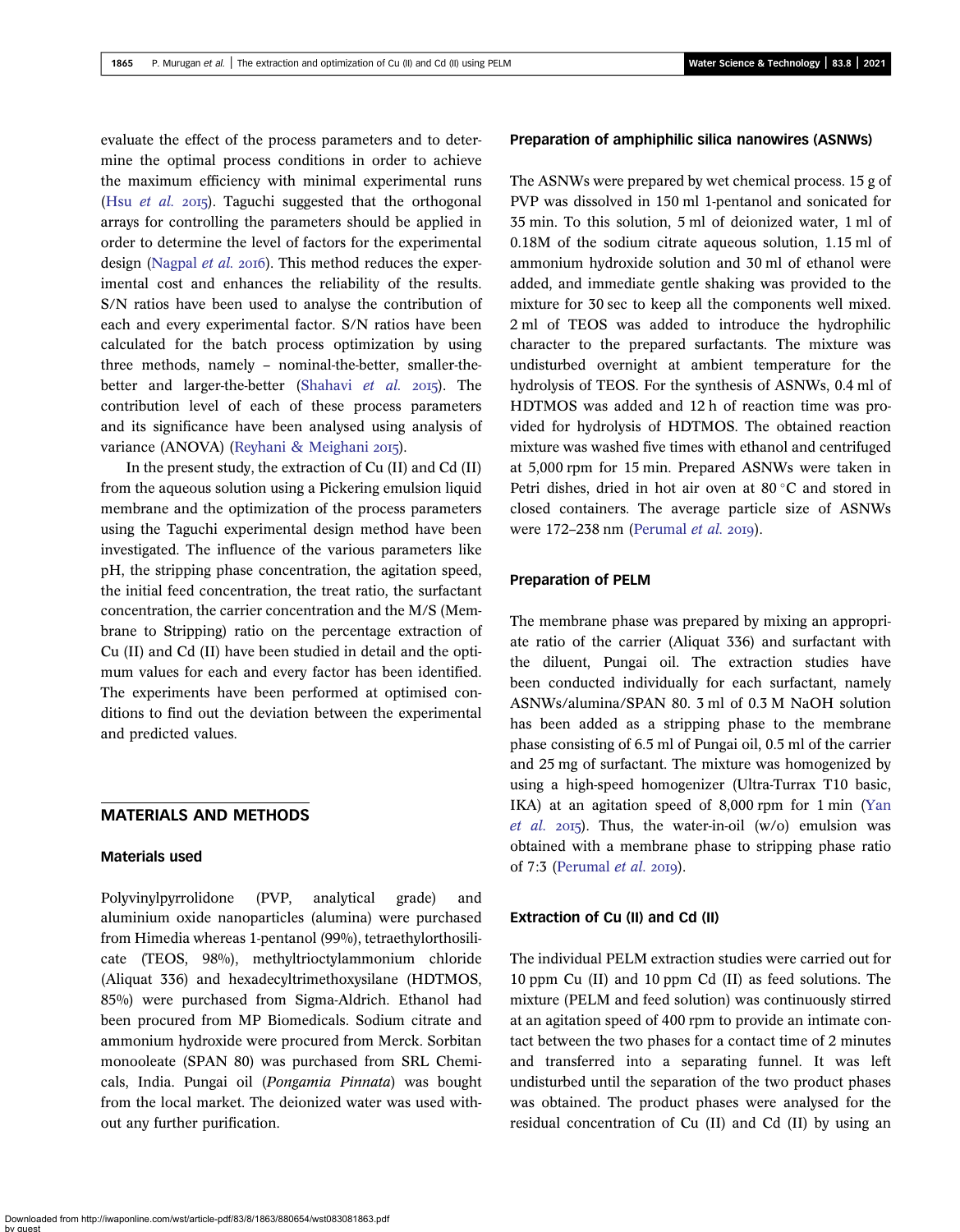atomic absorption spectrophotometer (AAS; Thermo Fisher Scientific, Model AA 303).

### RESULTS AND DISCUSSION

### Extraction of Cu (II) using three different surfactants

#### Effect of pH on percentage extraction of Cu (II)

The effect of pH on Cu (II) extraction was studied in the pH range from 1 to 6. Cupric hydroxides began to precipitate at pH above 6, which was the reason for the selection of pH range from 1 to 6. From the experimental results, it has been observed that the percentage extraction efficiency of Cu (II) decreases from 85.88% to 56.63% with an increase in pH from 2 to 6 for ASNWs. Likewise, the percentage extraction efficiency of Cu (II) decreases from 67.74% to 49.84% and from 79.68% to 51.49% for alumina and SPAN 80 as surfactants respectively, and has been represented in [Figure 1\(a\).](#page-4-0) This is due to the larger difference in hydrogen ion concentration between the stripping phase and the feed phase, which increases the driving force. Hence, Cu (II) extraction is reduced when the pH of the feed solution increases, but it retards the accumulation of Cu (II) – Aliquat 336 complex in the membrane phase at  $pH 1$  ([Leon](#page-14-0) *et al.* 2017).

### Effect of the agitation speed on the percentage extraction of Cu (II)

The higher stirring rate would induce the formation of smaller sized emulsion droplets, thereby increasing the interfacial mass transfer area in the membrane phase and leading to the intensification of the mass transfer rates. The higher agitation speed might result in swelling of the membrane and rupturing of the emulsion droplets. The significance of the agitation speed on extraction of Cu (II) ions is shown in [Figure 1\(b\)](#page-4-0). It has been clear from the results that a rise in the agitation speed from 100 to 400 rpm increases the extraction efficiency of Cu (II) ions from 66.69% to 82.51%, 47.23% to 62.98%, and 54.72% to 75.34% for ASNWs, Alumina and SPAN 80 as surfactants respectively. Further, the increase in the stirring speed had resulted in the reduction of the extraction efficiency of Cu (II) ions ([Alaguraj](#page-14-0) et al. 2009). It has confirmed that the higher shear rates ruptured the membrane and reduced the extraction efficiencies of Cu (II) ions.

# Effect of the initial feed concentration on the percentage extraction of Cu (II)

The effect of the initial feed phase concentration has been studied by varying the concentration of Cu (II) ions' range from 10 to 50 ppm as shown in Figure 1 $(c)$ . From the results, it has been observed that the extraction efficiency of Cu (II) ions decreases with an increase in the initial concentration of Cu (II) ions in the feed phase. When the initial concentration of Cu (II) ions was very high, the internal droplets in the emulsion globule at the boundary and would easily become saturated. As a result, the metal-carrier complex did not have proper chances to migrate from the membrane phase to the inner region of the stripping phase so as to release the metal ions into the stripping phase [\(Alaguraj](#page-14-0) [et al.](#page-14-0) 2009). The PELM process would be more significant at the lower concentration of Cu (II) ions in the aqueous/ feed solution.

## Effect of the treat ratio on the percentage extraction of  $Cu$  (II)

The effect of the treat ratio on the extraction efficiencies of Cu(II) ions has been studied for a constant volume of the Pickering emulsion of 10 ml by varying the feed volume from the range of 10 to 50 ml, whereas the feed concentration was maintained constant (10 ppm Cu (II)). The appropriate ratio of the feed phase and the Pickering emulsion has been stirred at an agitation speed of 400 rpm for 2 minutes. From the experimental results, the percentage extraction efficiencies of Cu (II) ions decrease with an increase in the treat ratio and is shown in [Figure 1\(d\).](#page-4-0) The higher degree of the extraction is possible at the lower treat ratio, due to the high emulsion volume with a large surface area. The volume of the emulsion utilized could be low which is economically favoured, but the removal efficiency of Cu (II) ions were found to be high for high emulsion volumes. Therefore, the higher extraction efficiency occurs at lower treat ratio ([Alaguraj](#page-14-0) et al. 2009). The treat ratio of 1:1 has been found to be optimum for the maximum extraction of Cu (II).

# Effect of carrier concentration on the percentage extraction of Cu (II)

Aliquat 336 used as a carrier which varied from the range of 0.014 to 0.129 vol. % in the membrane phase. The extraction efficiency of Cu (II) ions has been determined for each carrier concentration by keeping the constant feed volume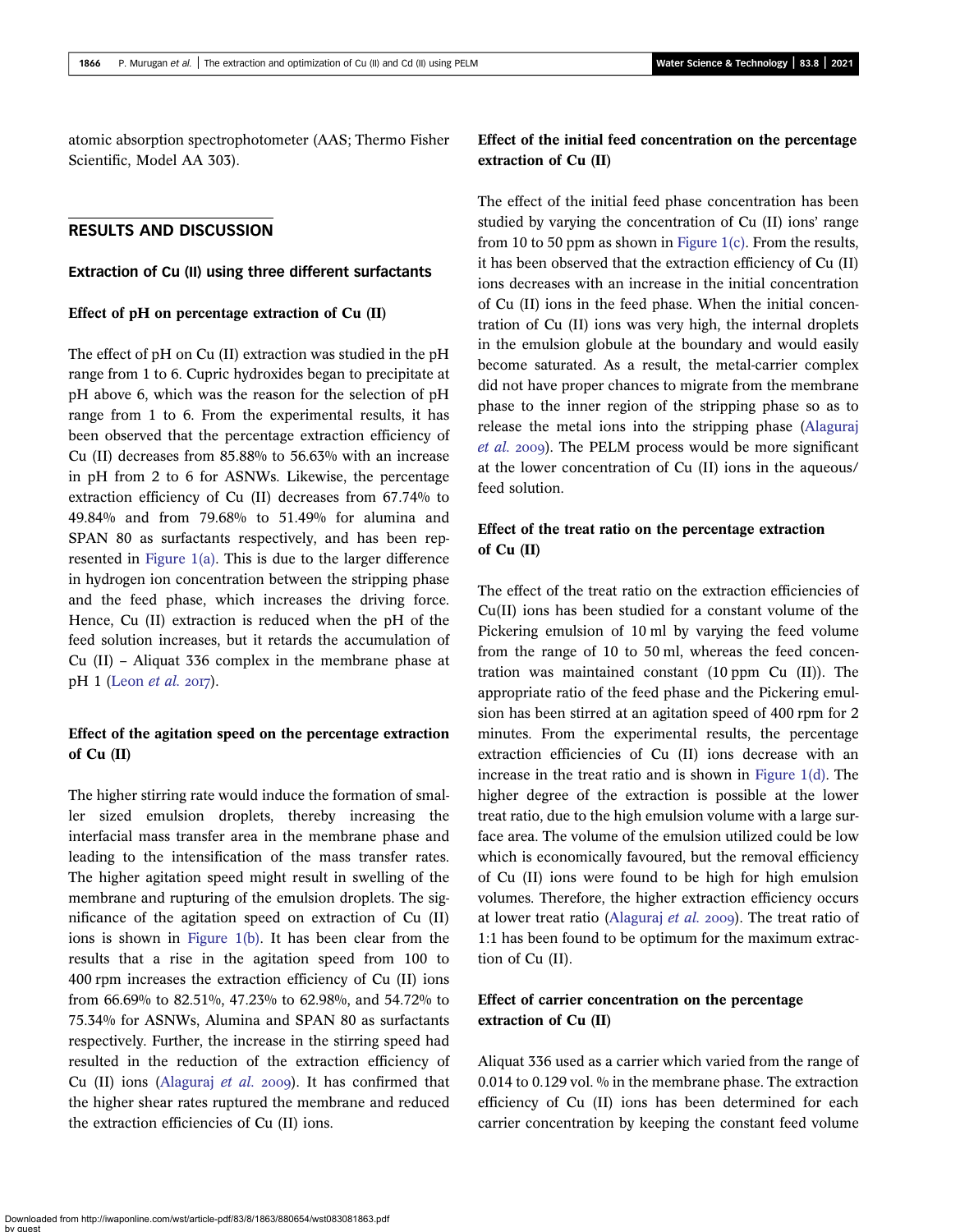<span id="page-4-0"></span>

Figure 1 | Effect of various parameters on percentage extraction of Cu (II) (a) pH, (b) agitation speed, (c) initial feed concentration, (d) treat ratio, (e) carrier concentration and (f) M/S ratio.

of 10 ml. The 6.5 ml diluent and the 25 mg surfactant in the membrane phase were maintained constant throughout the experiments. The significance of the carrier concentration on the extraction efficiency of Cu (II) ions are represented in Figure 1(e). The extraction efficiency increases with an increase in the carrier concentration, since the carrier would facilitate the transportation of the solute from the feed phase to the membrane phase. It is also inferred from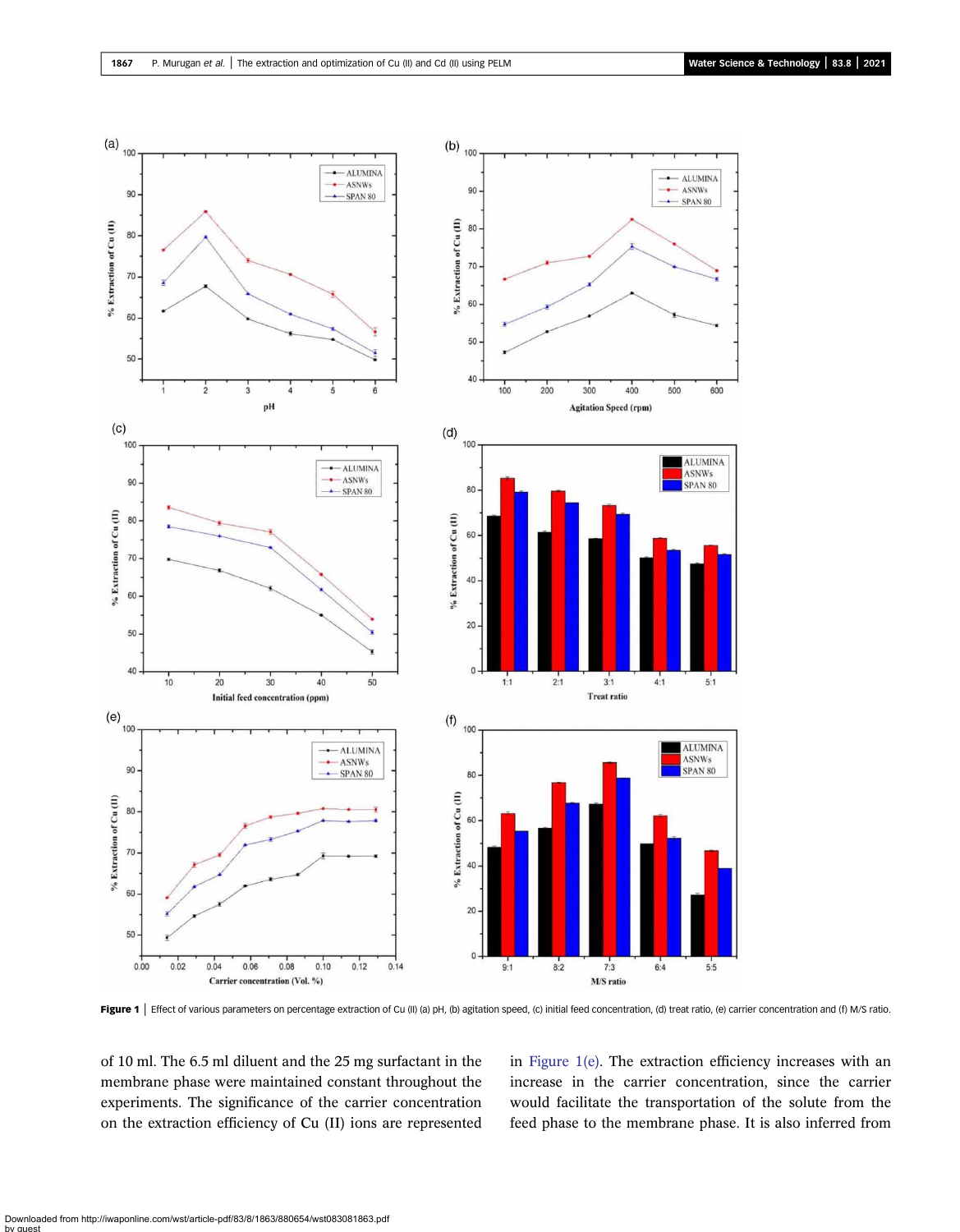the literatures that the carrier concentration would significantly affect the emulsion stability as well (Lu  $et$  al. 2015).

### Effect of the membrane to the stripping phase (M/S) ratio on the percentage extraction of Cu (II)

The membrane to the stripping phase ratio  $(v/v)$  has been studied [\(Figure 1\(f\)\)](#page-4-0) at 9:1, 8:2, 7:3, 6:4, and 5:5 and their effects on the extraction of Cu (II) ions have been investigated by adding 10 ml of Cu (II) solution into it. From the results, it is inferred that the percentage extraction of Cu (II) ions increases with the increase in the volume of the membrane phase to up to 7. This is actually due to the reason that the increase in the emulsion volume not only increases the number of emulsion globules and the surface area of PELM, but also increases the number of active sites for the carriers in the membrane phase which could increase the total number of Cu (II)/Aliquat 336 complexes in the feed/membrane interface (Lu  $et$  al. 2015). Further, the increase in the volume of membrane phase decreases the extraction efficiency, since the heavy metal ions cannot migrate effectively in the highly viscous membrane phase.

## Effect of the stripping phase concentration on the percentage extraction of Cu (II)

The effect of the stripping phase concentration on the extraction efficiency of Cu (II) ions has been studied by changing the NaOH concentration from 0.1 to 0.5 M. It is clear from the results that an increase in NaOH concentration from 0.1 to 0.3 M increases the percentage extraction efficiency of Cu (II) ions from 74.81% to 86.63%, 62.23% to 69.65% and from 71.55% to 79.52% for ASNWs, Alumina and SPAN 80 respectively. However, an increase in the concentration of NaOH in the stripping solution from 0.4 M reduces the percentage removal efficiency of Cu (II) ions as represented in Figure  $2(a)-2(c)$  $2(a)-2(c)$ . The stability of the emulsion decreases at a higher concentration of NaOH, as the alkalinity of the stripping phase may affect the properties of the surfactant and leads to the destabiliza-tion of PELM [\(Dass & Hamdaoui](#page-14-0) 2010). The optimum stripping concentration for the extraction of Cu (II) ions has been found to be at  $0.3$  M [\(Mohamed & Ibrahim](#page-14-0) 2012).

# Effect of the surfactant concentration on the percentage extraction of Cu (II)

The surfactant concentration has played a crucial role in the emulsion stability. For ASNWs and alumina, the concentration of the surfactant has shown a variation from 5 to 30 mg per 7 ml of the membrane phase, and for SPAN 80, it varied from 0.0143 to 0.0857 vol. % per 7 ml of the membrane phase. Individual extraction studies have been performed for all the emulsions by varying the surfactant concentration. The extraction percentage of Cu(II) ions has been found to increase with an increase in the surfactant concentration (up to 20 mg for ASNWs and alumina and up to 0.0572 vol. % for SPAN 80) as shown in Figure  $3(a)$ and [3\(b\).](#page-6-0) On further increase in the surfactant concentration, the percentage extraction of Cu (II) ions remains nearly constant ([Alaguraj](#page-14-0) et al. 2009). Hence, the surfactant concentrations of 20 mg for ASNWs and alumina and 0.0572 vol. % for SPAN 80 have been chosen for further studies.

#### Extraction of Cd (II) using the three different surfactants

#### Effect of pH on the percentage extraction of Cd (II)

The effect of pH on the extraction of Cd (II) ions has been studied within the range of pH 1 to 6. From the results, it has been inferred that at higher pH values, the rate of association of Cd (II) ions with Aliquat 336 decreases. The [Figure 4\(a\)](#page-7-0) shows that pH 1 is the most appropriate pH in the feed phase for transferring the solute. On comparing the different experiments studied in the pH range of 1 to 6, the removal efficiency at pH 1 has been found to be opti-mum ([Mortaheb](#page-14-0) *et al.* 2013). Hence, it is reported that the percentage extraction of Cd (II) ions decreases with an increase in the pH of the feed solution [\(Coelhoso](#page-14-0) et al. 2000).

### Effect of the agitation speed on the percentage extraction of Cd (II)

The effect of the agitation speed on the percentage extraction of Cd (II) ions is shown in [Figure 4\(b\)](#page-7-0). From the results, it is conclusive that the extraction efficiency of Cd (II) ions increases with an increase in the agitation speed up to a certain point. An increase in the agitation speed results in smaller emulsion globules, which in turn enhances the surface area for mass transfer, and thereby the percentage extraction of Cd (II) ions increases ([Ahmad](#page-14-0) *et al.* 2017). It is found that a speed of 400 rpm could achieve the maximum removal efficiency of Cd (II); 88.99%, 85.49%, and 73.38% for ASNWs, alumina, and SPAN 80 respectively.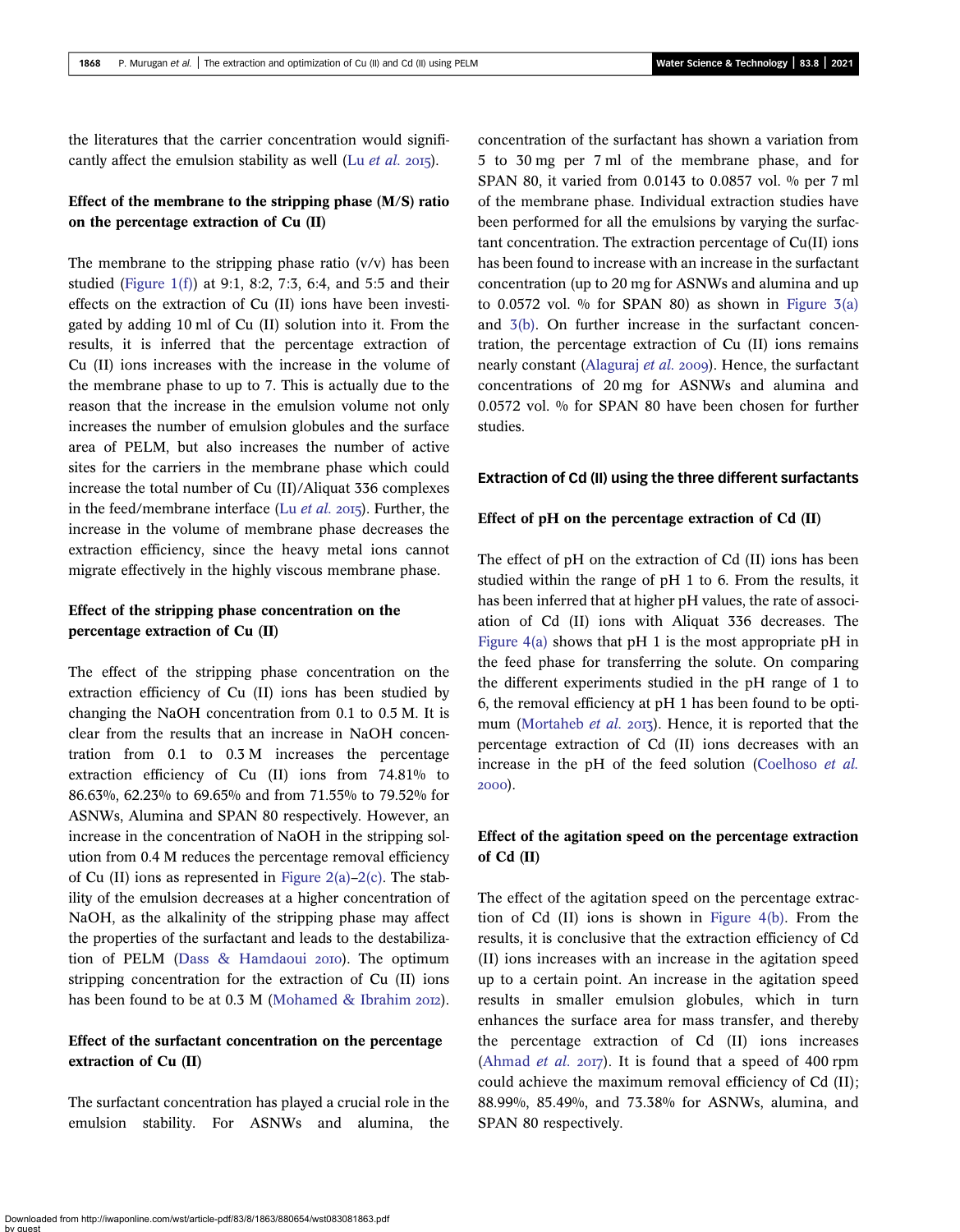<span id="page-6-0"></span>

Figure 2 | Effect of stripping phase concentration on percentage extraction of Cu (II) using various surfactants (a) ASNWs, (b) alumina and (c) SPAN 80.



Figure 3 | Effect of surfactant concentration on percentage extraction of Cu (II) using various surfactants (a) ASNWs and alumina and (b) SPAN 80.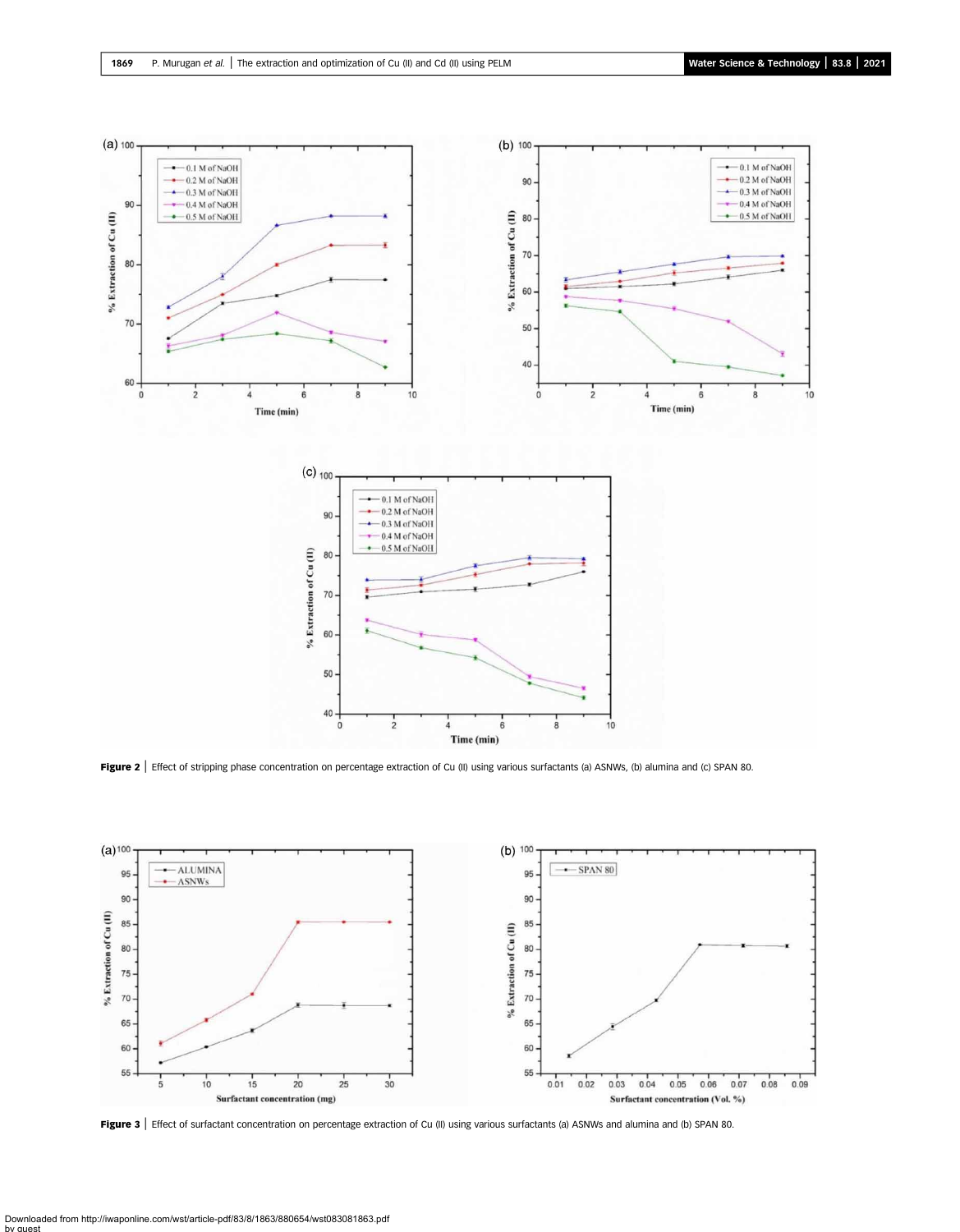<span id="page-7-0"></span>

Figure 4 | Effect of various parameters on percentage extraction of Cd (II) (a) pH, (b) agitation speed, (c) initial feed concentration, (d) treat ratio, (e) carrier concentration and (f) M/S ratio.

On the other hand, increasing the agitation speed beyond 400 rpm reduces the extraction performances. The extraction efficiency has gradually decreased from higher speeds as the membrane gets ruptured due to the excessive shear induced by the impeller tip during the extraction process.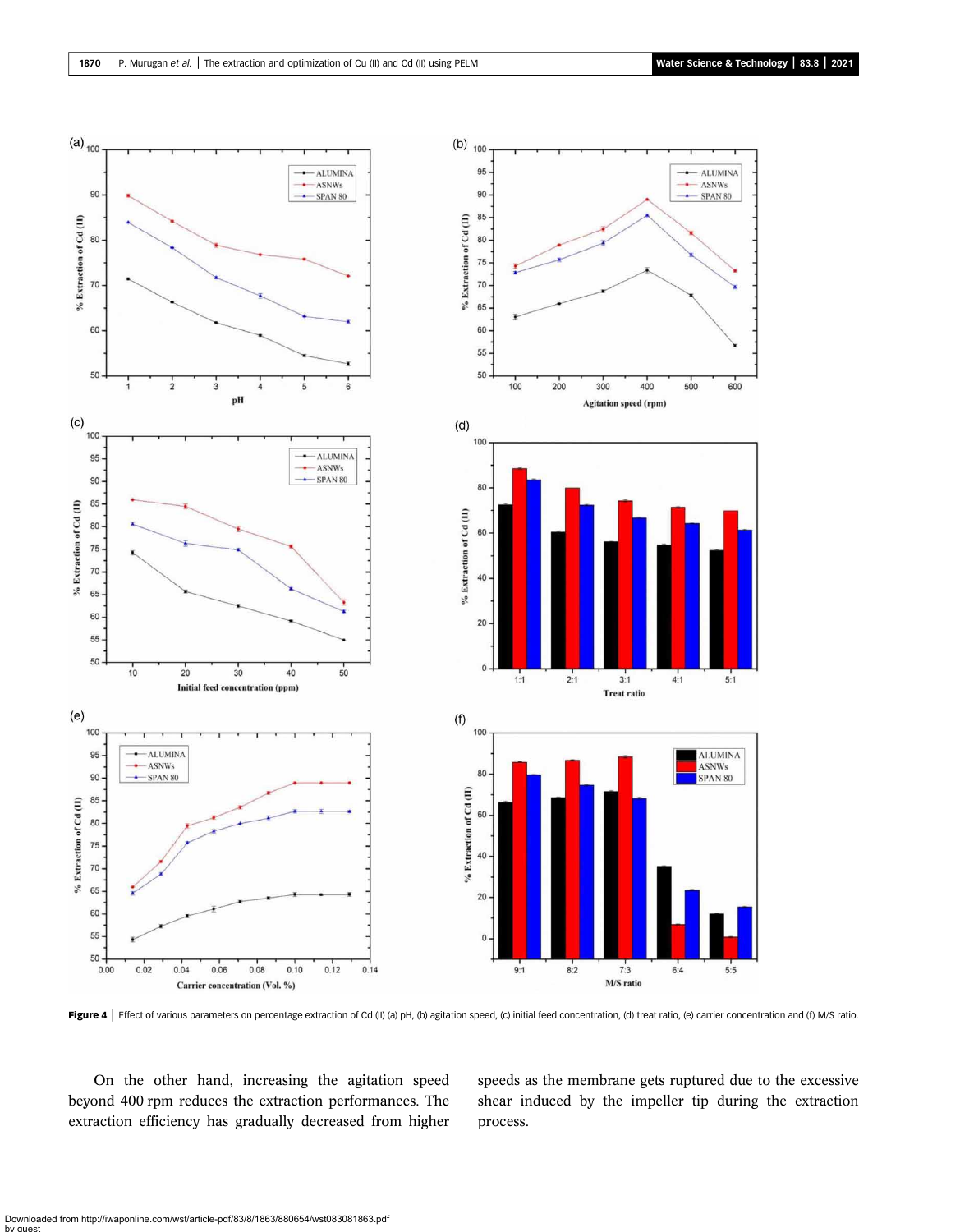# Effect of the initial feed concentration on the percentage extraction of Cd (II)

[Figure 4\(c\)](#page-7-0) represents the effect of the initial Cd (II) concentration on the extraction efficiency of Cd (II) and it is evident from the results that the feed phase containing 10 ppm of Cd (II) concentration yields the highest percentage removal for all three surfactants examined. The extraction efficiency of Cd (II) ions was found to be 85.96%, 74.26%, and 80.57% for ASNWs, alumina, and SPAN 80 respectively for a contact time of 2 minutes. As the concentration increases beyond 10 ppm, the percentage extraction of Cd (II) ions decreases due to the saturation of the active sites. At a higher concentration of solute in the feed phase, the stripping phase needs to strip the targeted solute very quickly; otherwise, the membrane-stripping interface undergoes saturation. This phenomenon also reduces the driving force of a system that is exploited by the reactions with the stripping agent at the membranestripping interface, thereby resulting in a low performance [\(Ahmad](#page-14-0) *et al.* 2017).

# Effect of the treat ratio on the percentage extraction of Cd (II)

The impact of the treat ratio on the extraction efficiency of Cd (II) ions has been studied by varying the feed volume within the range of 10 to 50 ml. A constant volume of Pickering emulsion (10 ml) was added in different volumes to the feed solution. The appropriate ratio of the feed phase and the Pickering emulsion has been stirred at an agitation speed of 400 rpm for 2 minutes. [Figure 4\(d\)](#page-7-0) shows that the percentage extraction of Cd (II) decreases at higher treat ratios. At the treat ratio of 1:1, the volume of the emulsion is sufficient with a larger surface area for the mass transfer. As a result, higher extraction performances were possible [\(Ahmad](#page-14-0) et al. ). At higher treat ratios, less emulsion is used for the extraction of Cd (II). Even though it is desired from an economic point of view, however, extraction performance decreases [\(Medjahed](#page-14-0) et al.  $20T$ ). Hence, a treat ratio of 1:1 has been found to be the optimum for the extraction of Cd (II) from the synthetic Cd (II) solutions.

# Effect of the carrier concentration on the percentage extraction of Cd (II)

The impact of the carrier concentration on the percentage extraction of Cd (II) ions is represented in [Figure 4\(e\).](#page-7-0) Several experiments have been carried out for the metal transport through PELM by varying the carrier concentration within the range of  $0.014$  to  $0.129$  vol.  $\%$ . If there is an increase in the carrier concentration, the extraction efficiency increases too. It is also seen that when the extent of the metal transport through PELM is enhanced, the content of extractant also increases in the membrane phase. An increase in the carrier concentration from 0.014 to 0.129 vol. % resulted in an increase of the percentage extraction of Cd (II) from 65.94% to 88.96%, 54.27% to 64.27%, and 64.58% to 82.62 for ASNWs, alumina and SPAN 80 as surfactants respectively. However, an increase in the carrier concentration beyond 0.10 vol. % showed no significant difference in the percentage extraction of Cd (II). The results of [Medjahed](#page-14-0) *et al.* ( $2017$ ) also had the same trend.

# Effect of the membrane to stripping phase (M/S) ratio on the percentage extraction of Cd (II)

The mesoscale structure and the performance of the emulsion strongly depend on the nature of the emulsifier and its proportion in the mixture. By increasing the M/S ratio, the percentage extraction of Cd (II) increases. On the other hand, increasing the M/S ratio would also increase the mass transfer resistance. The impact of the M/S ratio on extraction efficiency of Cd (II) ions is studied in a series of experiments and reported in [Figure 4\(f\)](#page-7-0). The result shows that for the M/S ratios of 9:1, 8:2, and 7:3, the removal efficiency increased ([Ahmad](#page-14-0) *et al.* 2017). However, the extraction efficiency of Cd (II) ions decreased for the M/S ratios of 6:4 and 5:5. Hence, the M/S ratio of 7:3 has been found to be optimum for the present studies.

# Effect of the stripping phase concentration on the percentage extraction of Cd (II)

The influence of the stripping phase concentration on Cd (II) extraction was studied at different NaOH concentrations ranging from 0.1 to 0.5 M. The result shows that 0.3 M NaOH was best for Cd (II) extraction, as illustrated in Figure  $5(a)$ – $5(c)$ . It is evident from the results that an increase in the stripping concentration from 0.1 to 0.3 M has increased the Cd (II) removal from 79.35% to 88.16% for ASNWs, and 61.81% to 71.37% for Alumina and 68.39% to 79.38% for SPAN 80. On increasing the NaOH concentration in the stripping solution beyond 0.3M, the extraction efficiency of Cd (II) was reduced. Increasing the stripping phase concentration does not provide better Cd (II) extraction as the number of moles of NaOH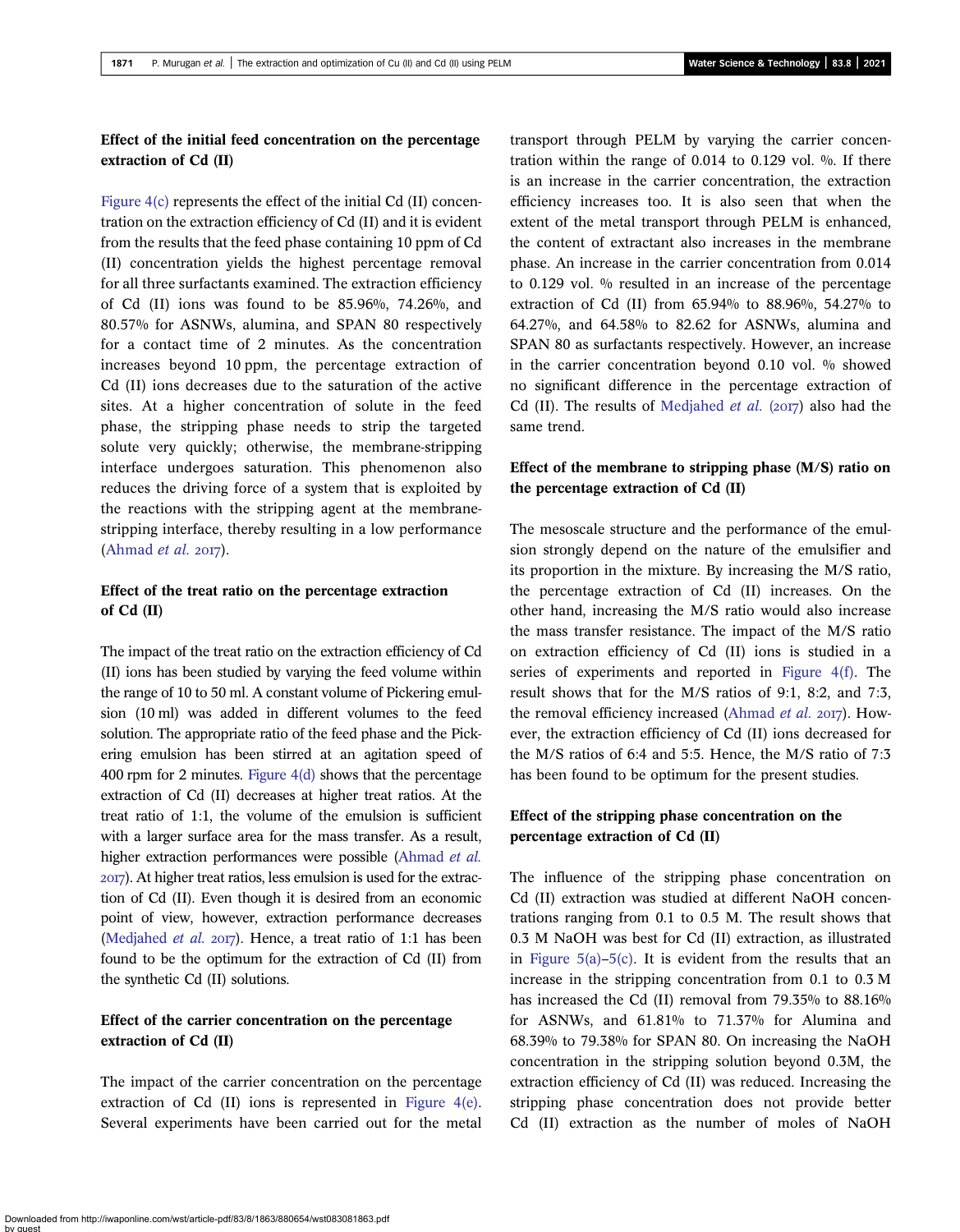<span id="page-9-0"></span>

Figure 5 | Effect of stripping phase concentration on percentage extraction of Cd (II) using various surfactants (a) ASNWs, (b) alumina and (c) SPAN 80.

needed to react during the stripping process has proved to be in excess beyond  $0.3$  M of NaOH ([Ahmad](#page-14-0) et al. 2017). Hence, it is not necessary to use high concentration of the stripping phase as it benefits neither the emulsion stability nor the extraction efficiency.

# Effect of the surfactant concentration on the percentage extraction of Cd (II)

The surfactant concentration varied from 5 to 30 mg per 7 ml of the membrane phase, for ASNWs and alumina. However, for SPAN 80, the surfactant concentration varied from 0.0143 to 0.0857 vol.% per 7 ml of the membrane phase, and the extraction studies have been carried out for each emulsion. The percentage extraction was found to increase along with an increase in the surfactant concentration, as shown in Figure  $6(a)$  and  $6(b)$ . It has been noted that the emulsion was stable, and the percentage extraction remained almost constant beyond 20 mg for ASNWs and alumina. Similar effects were observed for SPAN 80 beyond 0.06 vol.  $\%$  [\(Mortaheb](#page-14-0) et al. 2013). From the experiments carried out, it is understood that the high interfacial area, high stability and good regeneration possibility of Pickering Emulsion Liquid Membrane (PELM) made from non-edible oil are advantages of the present system. At optimum conditions, the extraction efficiency of Cu (II) and Cd (II) was 89.77% and 91.19% respectively. Improvement of existing formulations and identification of new fields of application are the latest challenges.

# Optimization and extraction of the heavy metals using Taguchi method

The Taguchi method has been employed for the extraction of Cu (II) and Cd (II) ions from the wastewater by ASNWs stabilized PELM. The optimization of controllable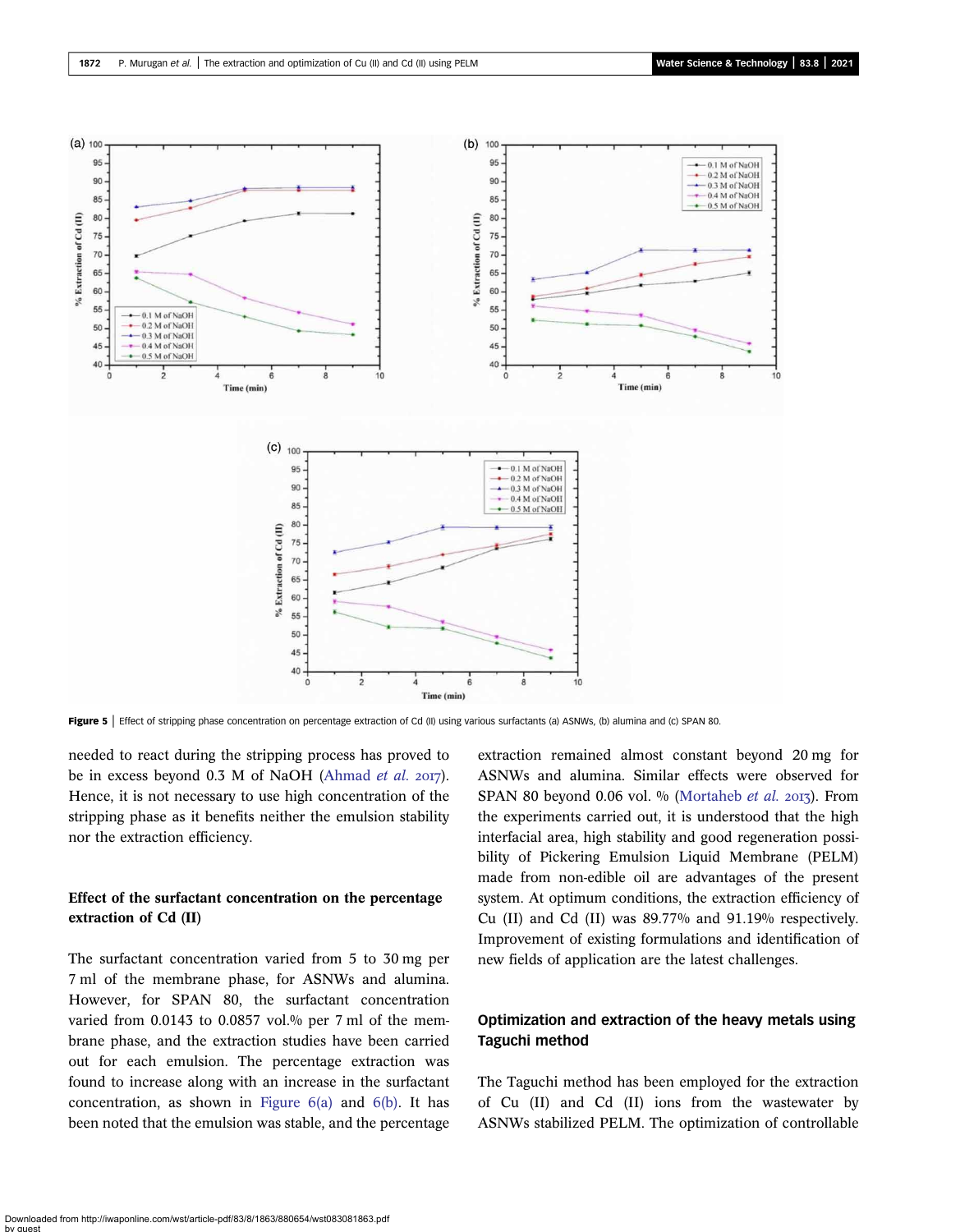<span id="page-10-0"></span>

Figure 6 | Effect of surfactant concentration on percentage extraction of Cd (II) using various surfactants (a) ASNWs and alumina and (b) SPAN 80.

factors, including the initial pH of the solution, the agitation speed, the carrier concentration and the stripping phase concentration, have been investigated at three levels [\(Hsu](#page-14-0)  $et$  al. 2015), as shown in Table 1.

From Taguchi's results, the number of experiments has been reduced to nine while assigning all the three levels to each of all the four factors [\(Deepanraj](#page-14-0) et al.  $2017$ ). The L9 orthogonal array of Taguchi's design is represented in Tables 2 and 3.

Nine experiments have been performed as per the design by neglecting the interactions between the main factors. The S/N ratios have been figured out for all the nine trials, and their values are given in Tables 4 and [5](#page-11-0).

The main effects' plot for S/N ratios on the percentage extraction of Cu (II) and Cd (II) ions are shown in [Figure 7.](#page-11-0)

| <b>Table 1</b> Design of experiments: factors and their level |        |       |       |  |  |  |  |  |
|---------------------------------------------------------------|--------|-------|-------|--|--|--|--|--|
|                                                               | Levels |       |       |  |  |  |  |  |
| <b>Factors</b><br>2<br>1<br>3                                 |        |       |       |  |  |  |  |  |
| pH                                                            | 1      | 2     | 3     |  |  |  |  |  |
| Sc (Stripping concentration (NaOH), M)                        | 0.2    | 0.3   | 0.4   |  |  |  |  |  |
| $N$ (Agitation speed $(300-500)$ , rpm)                       | 300    | 400   | 500   |  |  |  |  |  |
| Cc (Carrier concentration (Aliquat 336),<br>vol. $\%$ )       | 0.071  | 0.114 | 0.129 |  |  |  |  |  |

**Table 2**  $\vert$  L<sub>9</sub> orthogonal array and response values on Cu (II) extraction

| <b>Run</b>     | pН             | Sc (mol/l) | N (rpm) | $CC$ (vol. $%$ ) | % Extraction | <b>S/N Ratio</b> |
|----------------|----------------|------------|---------|------------------|--------------|------------------|
| $\mathbf{1}$   | 1              | 0.2        | 300     | 0.071            | 77.26        | 37.76            |
| 2              | 1              | 0.3        | 400     | 0.114            | 79.51        | 38.01            |
| 3              | 1              | 0.4        | 500     | 0.129            | 77.82        | 37.82            |
| $\overline{4}$ | 2              | 0.2        | 400     | 0.129            | 89.77        | 38.42            |
| 5              | 2              | 0.3        | 500     | 0.071            | 77.50        | 37.79            |
| 6              | $\overline{2}$ | 0.4        | 300     | 0.114            | 79.88        | 38.05            |
| 7              | 3              | 0.2        | 500     | 0.114            | 76.77        | 37.70            |
| 8              | 3              | 0.3        | 300     | 0.129            | 75.40        | 37.55            |
| 9              | 3              | 0.4        | 400     | 0.071            | 74.76        | 37.47            |

**Table 3**  $\vert$  L<sub>9</sub> orthogonal array and response values on Cd (II) extraction

| Run | DН | Sc (mol/l) | N (rpm) | $cc$ (vol. $%$ ) | % Extraction | S/N Ratio |
|-----|----|------------|---------|------------------|--------------|-----------|
| 1   | 1  | 0.2        | 300     | 0.071            | 82.45        | 38.32     |
| 2   | 1  | 0.3        | 400     | 0.114            | 91.19        | 38.99     |
| 3   | 1  | 0.4        | 500     | 0.129            | 78.92        | 37.94     |
| 4   | 2  | 0.2        | 400     | 0.129            | 78.12        | 37.86     |
| 5   | 2  | 0.3        | 500     | 0.071            | 81.59        | 38.23     |
| 6   | 2  | 0.4        | 300     | 0.114            | 76.55        | 37.68     |
| 7   | 3  | 0.2        | 500     | 0.114            | 79.08        | 37.96     |
| 8   | 3  | 0.3        | 300     | 0.129            | 73.24        | 37.30     |
| 9   | 3  | 0.4        | 400     | 0.071            | 74.27        | 37.42     |

Table 4 | Response table for S/N ratios of Cu (II) extraction

|                                                                   | Levels |              |                         |                   |
|-------------------------------------------------------------------|--------|--------------|-------------------------|-------------------|
| Factors                                                           | 1      | $\mathbf{z}$ | 3                       | Optimum<br>values |
| pН                                                                |        |              | 37.86 38.08 37.79 2     |                   |
| Sc (stripping concentration (NaOH), $37.96$ 37.78 37.78 0.2<br>M) |        |              |                         |                   |
| N (agitation speed $(300-500)$ , rpm)                             |        |              | 37.79 37.97 37.77 400   |                   |
| Cc (Carrier concentration<br>(Aliquat $336$ ), vol. $\%$ )        |        |              | 37.67 37.92 37.93 0.129 |                   |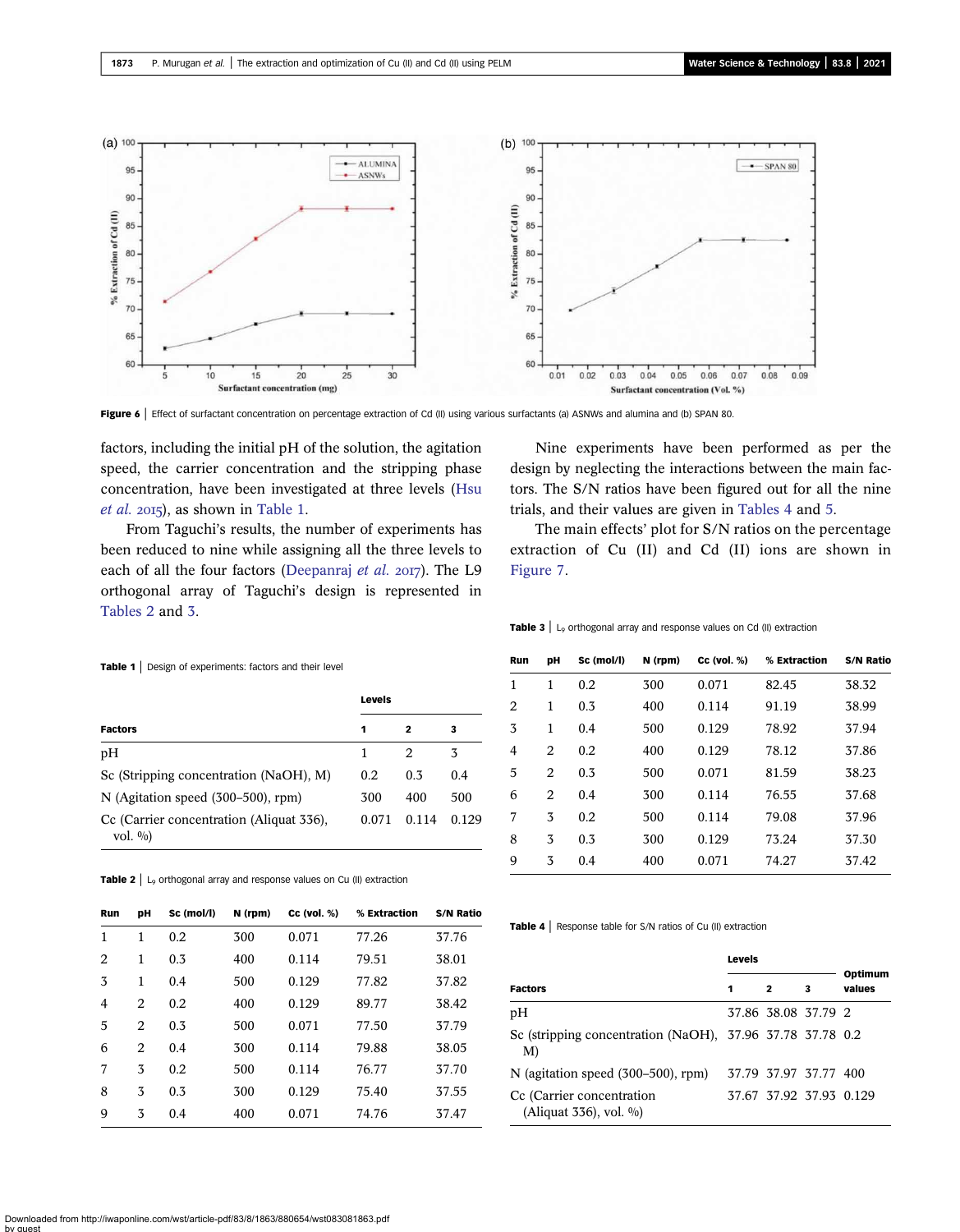<span id="page-11-0"></span>Table 5 | Response table for S/N ratios of Cd (II) extraction

|                                                                 | <b>Levels</b> |                         |   |                   |  |
|-----------------------------------------------------------------|---------------|-------------------------|---|-------------------|--|
| <b>Factors</b>                                                  | 1             | $\overline{2}$          | 3 | Optimum<br>values |  |
| pН                                                              |               | 38.42 37.92 37.56 1     |   |                   |  |
| Sc (stripping concentration (NaOH), 38.05 38.17 37.69 0.3<br>M) |               |                         |   |                   |  |
| N (agitation speed $(300-500)$ , rpm)                           |               | 37.77 38.09 38.05 400   |   |                   |  |
| Cc (carrier concentration (Aliquat)<br>$336$ , vol. $\%$ )      |               | 37.99 38.21 37.70 0.114 |   |                   |  |

# Analysis of variance (ANOVA) for the extraction of Cu (II) and Cd (II) using PELM

#### Analysis of variance (ANOVA)

The ANOVA procedure was used to determine the percentage contribution of each of the factors studied.

#### Degree of freedom (DOF)

The DOF denotes the number of independent variables. The degree of freedom for each factor is the number of its levels minus one. The total degree of freedom is the total number of trial number of repetition minus one.

#### Contribution factor

The percentage of contribution factor was calculated using Equation (1).

$$
Contribution factor (0/0) = \frac{SS}{MS} \times 100
$$
 (1)



**Figure 7** | Main effects plot for S/N ratios of extraction. (a) Cu (II) and (b) Cd (II).

where, SS is the sum of squares of factor and MS is the mean (total sum) of squares of all factors. In addition, the Fischer test (F – value) was used to determine the significant effect of factors on the performance characteristics [\(Patel &](#page-14-0) [Murthy](#page-14-0) 2010).

### F – test

This is the ratio of the sum of squares of each trial sum result involving the factor, divided by the error or pooled error  $(P_e)$ . The F value was calculated using Equation (2)

$$
\text{F value} = \frac{SS}{P_e} \tag{2}
$$

The actual impact of each process factor on the extraction efficiency of Cu (II) and Cd (II) ions has been verified using ANOVA and represented in [Tables 6](#page-12-0) and [7.](#page-12-0) In this study, the degree of freedom is consumed by all factors and has no left over information for error calculation. Therefore, the error variance was found to be zero. The impact of each factor could be estimated by comparing the factor variances [\(Reyhani & Meighani](#page-14-0) 2015). From [Table 6,](#page-12-0) the variance for stripping concentration (Sc) has been observed to be the lowest and recognized as an insignificant one because of the lowest contribution during the Cu (II) extraction. Therefore, the variance and the degree of freedom of carrier concentration have pooled error to estimate the error variance. The F – test has been performed for the extraction of heavy metals, and the higher values of F indicate the greater effect on the percentage extraction of these metals. [Table 6](#page-12-0) provides the F values for the four factors (pH, N, Sc, and

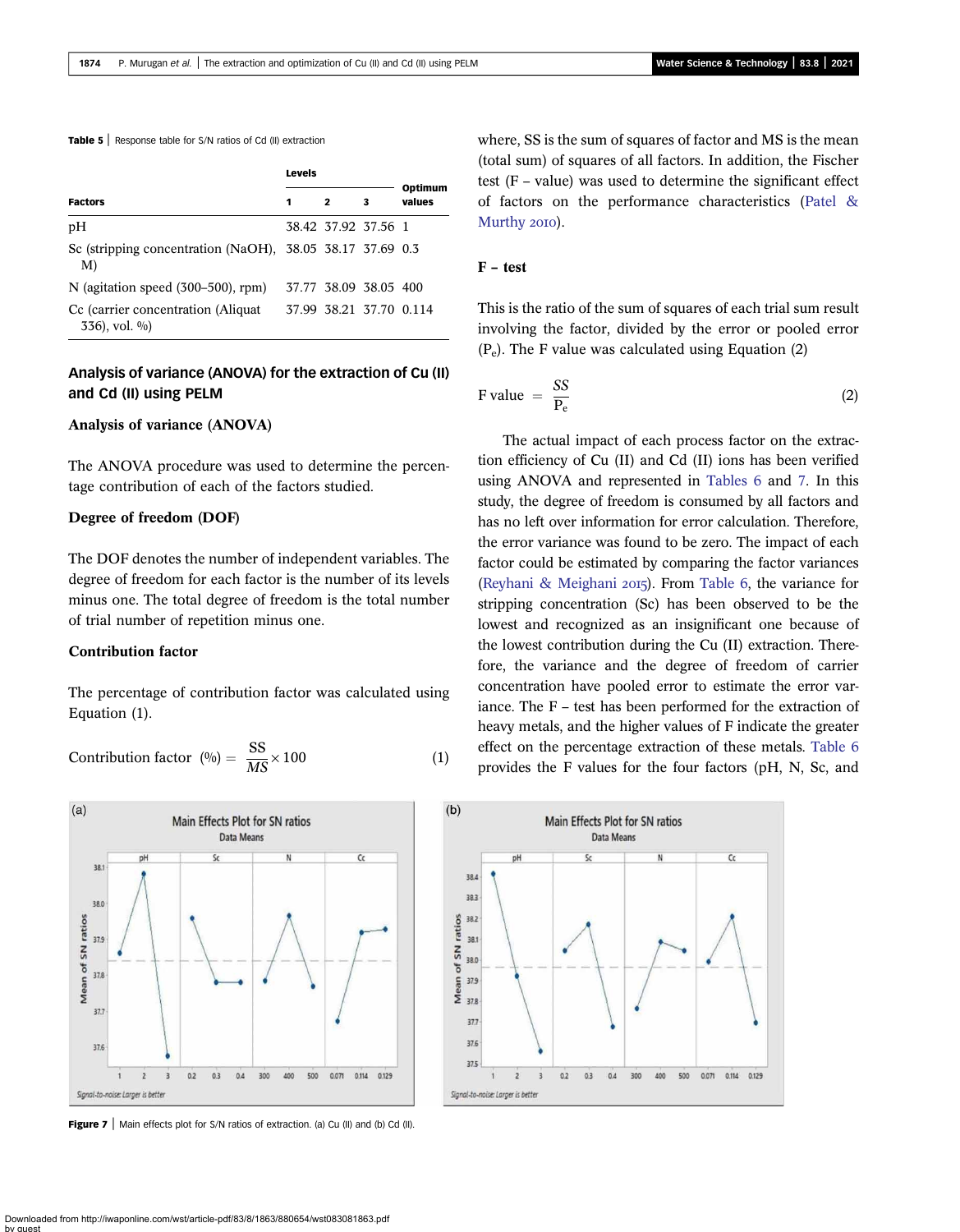| <b>Factors</b>                                          | <b>DOF</b> | SS       | МS       | <b>F-value</b>           | p-value | % Contribution of factor |
|---------------------------------------------------------|------------|----------|----------|--------------------------|---------|--------------------------|
| pH                                                      | 2          | 0.31736  | 0.15868  | 5.91                     | 0.068   | 59.09                    |
| Sc (stripping concentration (NaOH), M)                  | 2          | 0.05369  | 0.02684  |                          | 0.194   | 9.99                     |
| N (agitation speed (300–500), rpm)                      | 2          | 0.06217  | 0.03109  | 1.16                     | 0.225   | 11.58                    |
| Cc (carrier concentration (Aliquat $336$ ), vol. $\%$ ) | 2          | 0.10390  | 0.05195  | 1.94                     | 0.291   | 19.34                    |
| Error                                                   | $\Omega$   | $\bf{0}$ | $\bf{0}$ |                          |         |                          |
| Total                                                   | 8          | 0.53712  | 0.26856  | $\overline{\phantom{0}}$ |         | 100                      |
| Pooled error                                            | 2          | 0.05369  | 0.02684  | -                        |         |                          |

<span id="page-12-0"></span>Table 6 | ANOVA with pooled error of Cu (II) extraction

Table 7 | ANOVA with pooled error of Cd (II) extraction

| <b>Factors</b>                                          | <b>DOF</b> | SS               | MS           | <b>F-value</b> | <i>p</i> -value | % Contribution of factor |
|---------------------------------------------------------|------------|------------------|--------------|----------------|-----------------|--------------------------|
| pH                                                      | 2          | 0.95260          | 0.47630      | 6.09           | 0.083           | 52.86                    |
| Sc (stripping concentration (NaOH), M)                  | 2          | 0.34870          | 0.17436      | 2.23           | 0.284           | 19.35                    |
| N (agitation speed $(300-500)$ , rpm)                   | 2          | 0.15640          | 0.07820      |                | 0.204           | 8.68                     |
| Cc (carrier concentration (Aliquat $336$ ), vol. $\%$ ) | 2          | 0.34440          | 0.17218      | 2.20           | 0.229           | 19.11                    |
| Error                                                   | 0          | $\boldsymbol{0}$ | $\mathbf{0}$ |                |                 |                          |
| Total                                                   | 8          | 1.8021           | 0.9011       |                |                 | 100                      |
| Pooled error                                            | 2          | 0.15640          | 0.07820      | -              |                 | -                        |

Cc) and the percentage contribution of each factor were as follows: pH  $(59.09\%) > Cc$   $(19.34\%) > N$   $(11.58\%) > Sc$ (9.9%) for the extraction of Cu (II) ions.

It is observed that pH is the most significant contributing factor for the extraction performances of Cu (II) ions when compared to the other factors. The optimum extraction efficiency of 89.77% for Cu (II) has been obtained at pH 2, the carrier concentration – 0.129 vol<sup>%</sup> and agitation speed – 400 rpm. Similarly, the DOF, F-value, and the percentage contribution of the four factors towards Cu (II) and Cd (II) extraction have been calculated and shown in Table 7. In the case of Cd (II) extraction, the percentage contribution of each factor was in the order:  $pH (52.86%) > Sc$  $(19.35\%)$  > Cc  $(19.11\%)$  > N  $(8.68\%)$ . It is observed that pH has the most significant contribution for the extraction of Cd (II) ions when compared to the other factors. The optimum extraction efficiency of 81.59% for Cd (II) ions has been obtained at pH 2, stripping concentration – 0.3 M and carrier concentration  $-0.073$  vol%.

# Interactions in the Cu (II) and Cd (II) for the extraction process

The probable interactions among the four parameters have been studied using the interaction plots and are depicted in [Figure 8\(a\)](#page-13-0) and [8\(b\).](#page-13-0)

[Figure 8\(a\)](#page-13-0) shows the interaction matrix plot for the extraction efficiency of Cu (II) ions. The interactions between pH and the stripping phase concentration are shown in Row 1 and 2. The interactions between the stripping phase concentration and the agitation speed are indicated in Rows 2 and 3, whereas the interactions between the agitation speed and the carrier concentration can be witnessed in Row 3 and 4. Similarly, rows 1 and 4 indicate the interactions between pH and the carrier concentration. Rows 1 and 3 indicate the interactions between pH and the agitation speed. And the interactions between the stripping phase concentration and the carrier concentration are indicated in rows 2 and 4. The likely interactions among the process parameters were studied by [Sohrabi](#page-14-0) *[et al.](#page-14-0)* ( $2017$ ). Patel and Murthy in 2010 also supported the present study [\(Patel & Murthy](#page-14-0) 2010).

From the matrix plot of Cu (II) extraction, it could be confirmed that the interactions among pH with the stripping phase concentration, the agitation speed and the carrier concentration are strong at pH 2 and 1, whereas the interactions between the stripping phase concentration and pH and the agitation speed along with the carrier concentration are found to be strong at 0.2 and 0.4 M. But, the interactions between the agitation speed and pH and between the stripping phase concentration and the carrier concentration are found to be strong at 300 and 400 rpm. The interactions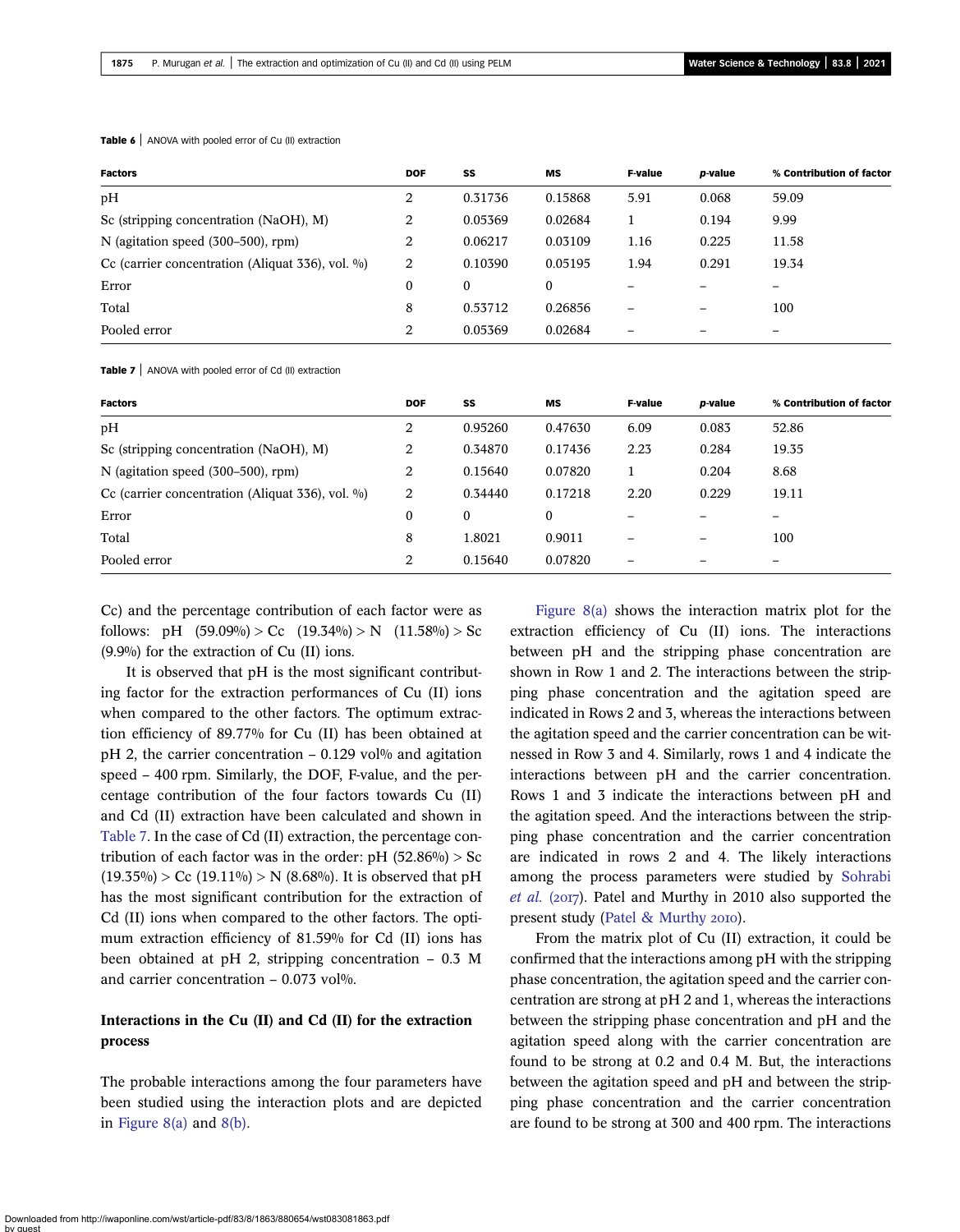<span id="page-13-0"></span>

Figure 8 | Interaction matrix plot for % extraction. (a) Cu (II) and (b) Cd (II).

of the carrier concentration with pH and the stripping phase concentration with the agitation speed were strong at 0.114 and 0.129 vol. %. Similarly, from the matrix plot (Figure 8(b)) for Cd (II) extraction, it can be concluded that the interactions between pH with the stripping phase concentration, the agitation speed and the carrier concentration are strong at pH 1 and 2. Whereas the interactions between the stripping phase concentration and pH, the agitation speed and the carrier concentration are found to be strong at 0.3 and 0.2 M and, in addition, the interactions between the agitation speed and pH, the stripping phase concentration and the carrier concentration are found to be strong at 400 and 500 rpm. The interactions of the carrier concentration with pH and the stripping phase concentration with the agitation speed were strong at 0.114 and 0.071 vol. %.

### CONCLUSIONS

In this study, the PELM process has been used for the extraction of Cu (II) and Cd (II) ions from the synthetic wastewater solution. Taguchi design approach was employed to determine the optimal conditions for extraction of Cu (II) and Cd (II) ions from wastewater. The ANOVA results confirmed that pH has the most significant effect on the extraction efficiency of Cu (II) and Cd (II) ions. At optimum conditions, the extraction efficiency of Cu (II) and Cd (II) ions was found to be 89.77% and 91.19% respectively. The relative errors between the predicted and the experimental values have been estimated as 9.99% and 3.01% for the extraction of Cu (II) and Cd (II) ions respectively. The results revealed that the contributing parameter for the extraction efficiency of Cu (II) and Cd (II) ions have been found to be in the order:  $pH$  (59.09%) > Cc  $(19.34\%) > N$   $(11.58\%) > Sc$   $(9.9\%)$  and pH  $(52.86\%) > Sc$  $(19.35\%) > Cc$   $(19.11\%) > N$   $(8.68)$  respectively. The results confirmed that there were probable interactions among the operating parameters that influenced the extraction efficiencies.

#### ACKNOWLEDGEMENTS

The authors are thankful to the financial support of Kerala State Council for Science, Technology and Environment (KSCSTE), Trivandrum, (69/SPS/60/2016/KSCSTE) and TEQIP Phase II (NITC/TEQIP-II/R&D/2016) of National Institute of Technology, Calicut, Kerala.

### DATA AVAILABILITY STATEMENT

All relevant data are included in the paper or its Supplementary Information.